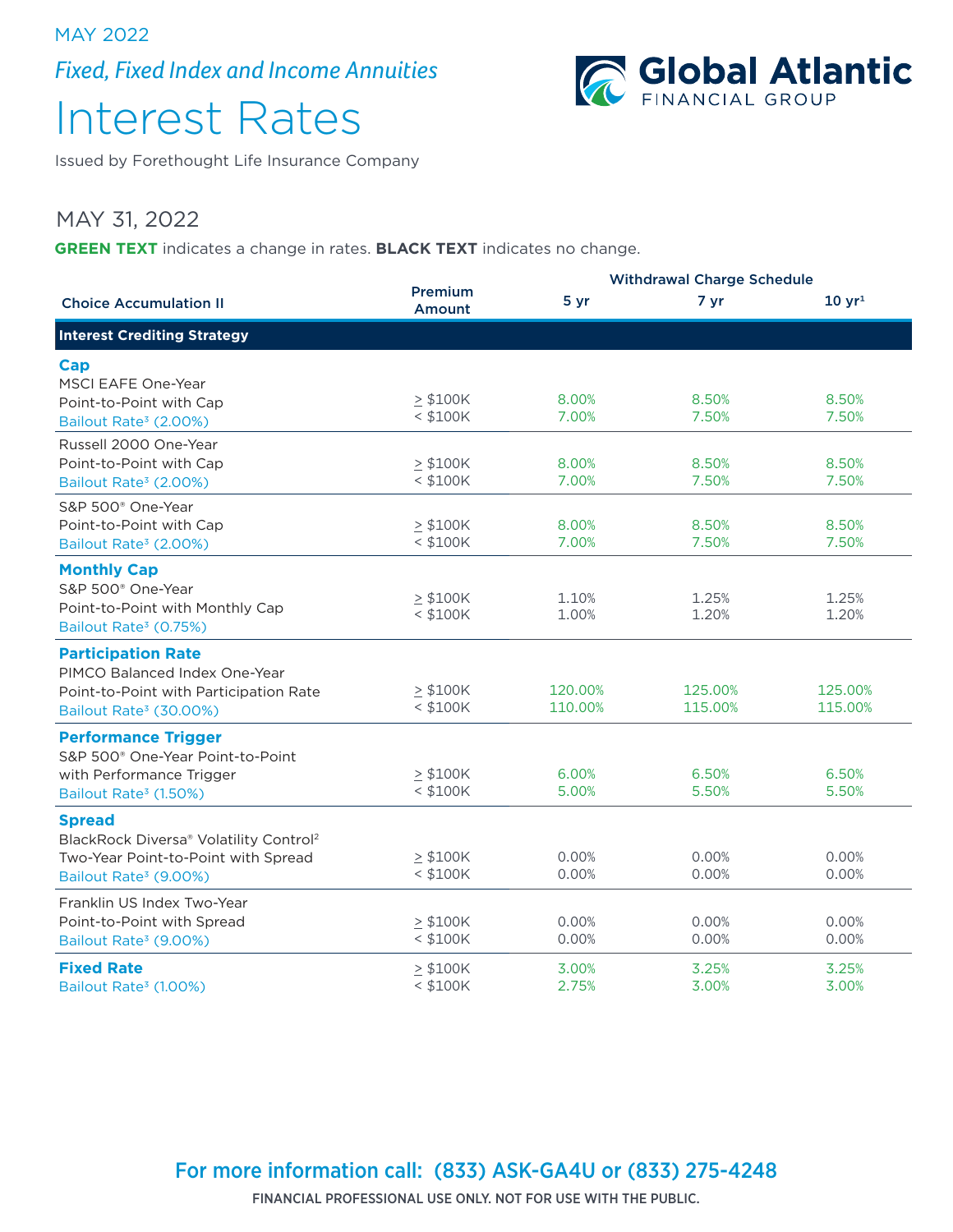# Interest Rate and Feature update *continued*

| <b>Guaranteed Income Builder</b><br><b>Benefit Withdrawal</b><br><b>Charge Schedule</b>                                                         |        | <b>Income Multiplier</b><br><b>Benefit Withdrawal</b><br><b>Charge Schedule</b> |         |             |
|-------------------------------------------------------------------------------------------------------------------------------------------------|--------|---------------------------------------------------------------------------------|---------|-------------|
| <b>Choice Income II</b>                                                                                                                         | 7 yr   | $10 \, yr^1$                                                                    | 7 yr    | $10 \, yr1$ |
| <b>Interest Crediting Strategy</b>                                                                                                              |        |                                                                                 |         |             |
| Cap<br>MSCI EAFE One-Year<br>Point-to-Point with Cap<br>Bailout Rate <sup>3</sup> (2.00%)                                                       | 4.00%  | 4.00%                                                                           | 5.00%   | 5.00%       |
| Russell 2000 One-Year<br>Point-to-Point with Cap<br>Bailout Rate <sup>3</sup> (2.00%)                                                           | 4.00%  | 4.00%                                                                           | 5.00%   | 5.00%       |
| S&P 500 <sup>®</sup> One-Year<br>Point-to-Point with Cap<br>Bailout Rate <sup>3</sup> (2.00%)                                                   | 4.00%  | 4.00%                                                                           | 5.00%   | 5.00%       |
| <b>Monthly Cap</b><br>S&P 500 <sup>®</sup> One-Year<br>Point-to-Point with Monthly Cap<br>Bailout Rate <sup>3</sup> (1.00%)                     | 1.25%  | 1.25%                                                                           | 1.40%   | 1.40%       |
| <b>Participation Rate</b><br>PIMCO Balanced Index One-Year<br>Point-to-Point with Participation Rate<br>Bailout Rate <sup>3</sup> (30.00%)      | 85.00% | 85.00%                                                                          | 100.00% | 100.00%     |
| <b>Performance Trigger</b><br>S&P 500 <sup>®</sup> One-Year Point-to-Point<br>with Performance Trigger<br>Bailout Rate <sup>3</sup> (1.50%)     | 3.25%  | 3.25%                                                                           | 4.00%   | 4.00%       |
| <b>Spread</b><br>BlackRock Diversa® Volatility Control <sup>2</sup><br>Two-Year Point-to-Point with Spread<br>Bailout Rate <sup>3</sup> (9.00%) | 2.00%  | 2.00%                                                                           | 0.00%   | 0.00%       |
| Franklin US Index Two-Year<br>Point-to-Point with Spread<br>Bailout Rate <sup>3</sup> (9.00%)                                                   | 2.00%  | 2.00%                                                                           | 0.00%   | 0.00%       |
| <b>Fixed Rate</b><br>Bailout Rate <sup>3</sup> (1.00%)                                                                                          | 2.00%  | 2.00%                                                                           | 2.40%   | 2.40%       |
| <b>Rider Charge</b>                                                                                                                             | 1.05%  |                                                                                 |         |             |

For more information call: (833) ASK-GA4U or (833) 275-4248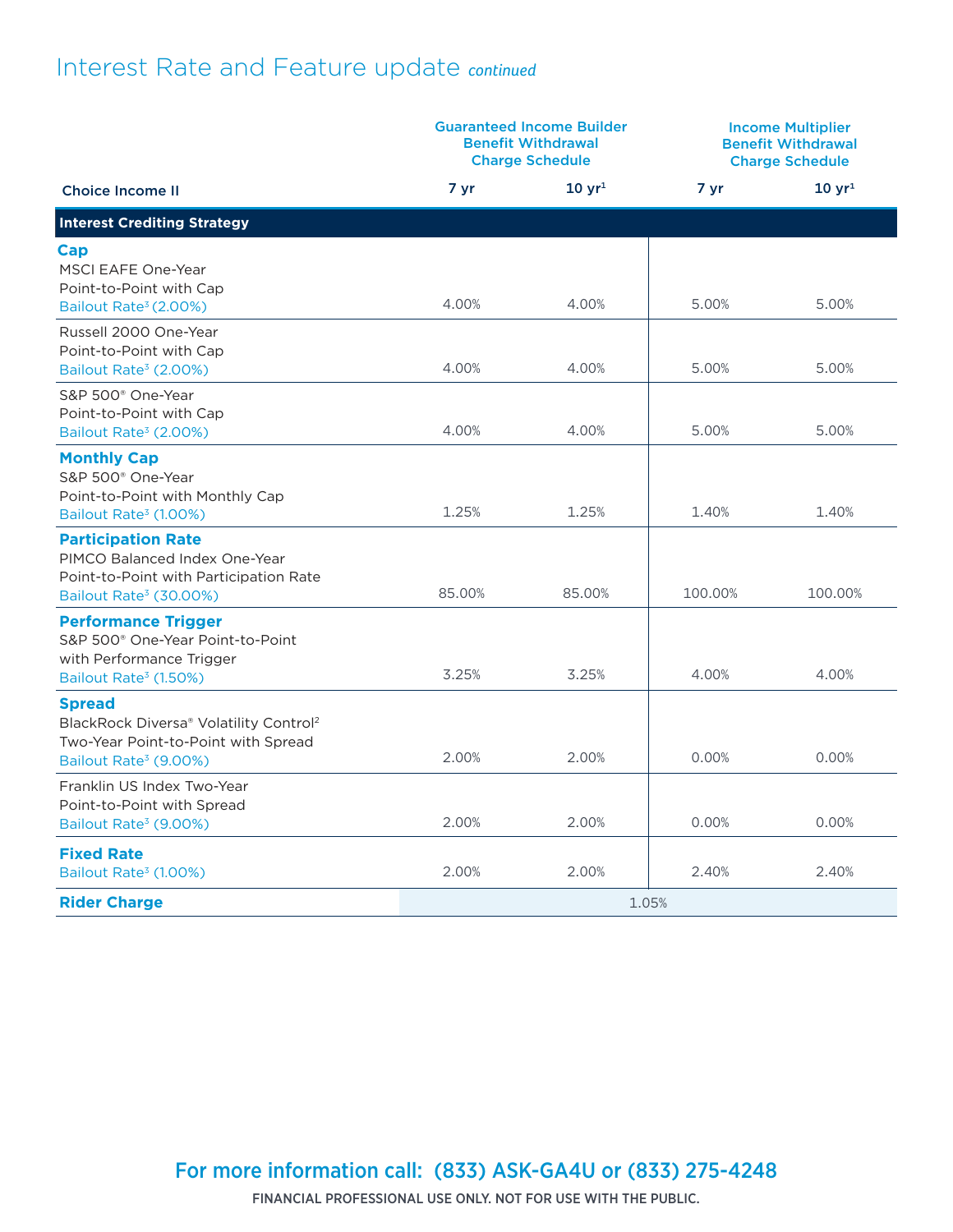# Interest Rate and Feature update *continued*

| Income 150+ SE                                                               | <b>Ultra High Band</b><br>\$100,000+ | <b>High Band</b><br>\$25,000-\$99,999 | <b>Low Band</b><br>\$10,000-\$24,999 |
|------------------------------------------------------------------------------|--------------------------------------|---------------------------------------|--------------------------------------|
| <b>Interest Crediting Strategy</b>                                           |                                      |                                       |                                      |
| Cap                                                                          |                                      |                                       |                                      |
| <b>MSCI EAFE One-Year</b>                                                    |                                      |                                       |                                      |
| Point-to-Point with Cap<br>Bailout Rate <sup>3</sup> (2.00%)                 | 3.00%                                | 2.75%                                 | 2.75%                                |
| Russell 2000 One-Year                                                        |                                      |                                       |                                      |
| Point-to-Point with Cap                                                      |                                      |                                       |                                      |
| Bailout Rate <sup>3</sup> (2.00%)                                            | 3.00%                                | 2.75%                                 | 2.75%                                |
| S&P 500 <sup>®</sup> One-Year<br>Point-to-Point with Cap                     |                                      |                                       |                                      |
| Bailout Rate <sup>3</sup> (2.00%)                                            | 3.00%                                | 2.75%                                 | 2.75%                                |
| <b>Monthly Cap</b>                                                           |                                      |                                       |                                      |
| S&P 500 <sup>®</sup> One-Year<br>Point-to-Point with Monthly Cap             |                                      |                                       |                                      |
| Bailout Rate <sup>3</sup> (1.00%)                                            | 1.20%                                | 1.15%                                 | 1.15%                                |
| <b>Participation Rate</b>                                                    |                                      |                                       |                                      |
| PIMCO Balanced Index One-Year                                                |                                      |                                       |                                      |
| Point-to-Point with Participation Rate<br>Bailout Rate <sup>3</sup> (30.00%) | 75.00%                               | 65.00%                                | 65.00%                               |
| <b>Performance Trigger</b>                                                   |                                      |                                       |                                      |
| S&P 500 <sup>®</sup> One-Year Point-to-Point                                 |                                      |                                       |                                      |
| with Performance Trigger<br>Bailout Rate <sup>3</sup> (2.00%)                | 2.50%                                | 2.25%                                 | 2.25%                                |
| <b>Spread</b>                                                                |                                      |                                       |                                      |
| BlackRock Diversa® Volatility Control <sup>2</sup>                           |                                      |                                       |                                      |
| Two-Year Point-to-Point with Spread<br>Bailout Rate <sup>3</sup> (9.00%)     | 3.00%                                | 5.00%                                 | 5.00%                                |
| Franklin US Index Two-Year                                                   |                                      |                                       |                                      |
| Point-to-Point with Spread                                                   | 3.00%                                | 5.00%                                 | 5.00%                                |
| Bailout Rate <sup>3</sup> (9.00%)                                            |                                      |                                       |                                      |
| <b>Fixed Rate</b><br>Bailout Rate <sup>3</sup> (1.00%)                       | 1.75%                                | 1.50%                                 | 1.50%                                |
| <b>Rider Charge</b>                                                          |                                      | 1.05%                                 |                                      |

For more information call: (833) ASK-GA4U or (833) 275-4248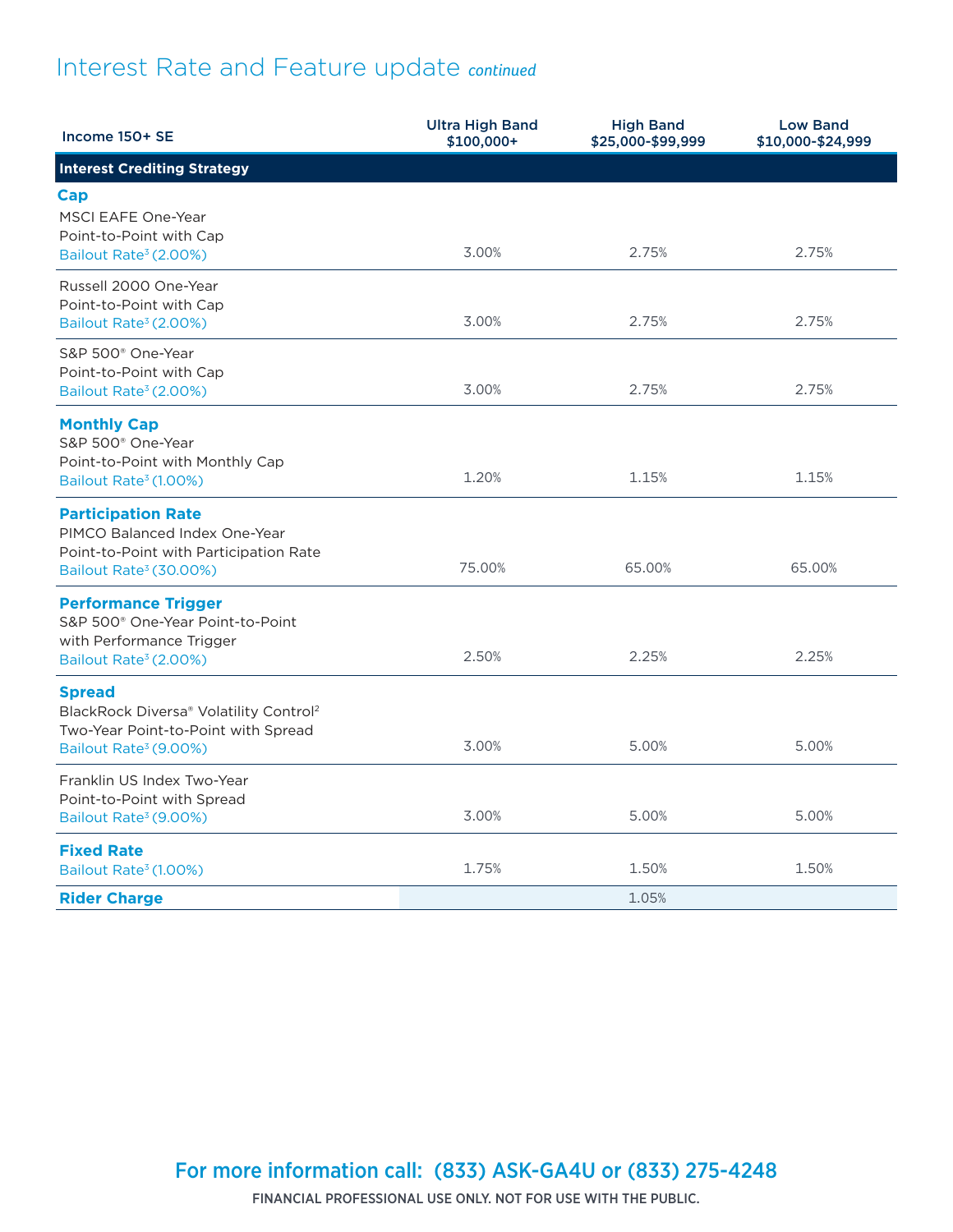### Interest Rate and Feature update *continued*

| <b>ForeCertain</b>                                                          |                                                                      |                                                    | Annuity Payment - based on \$100,000 premium               |
|-----------------------------------------------------------------------------|----------------------------------------------------------------------|----------------------------------------------------|------------------------------------------------------------|
| Income Option <sup>4</sup>                                                  | Sex/Age                                                              | Immediate<br><b>Monthly Payment</b>                | <b>Immediate Annual</b><br>Payment Percentage <sup>5</sup> |
| <b>5-Year Guaranteed Payment Period</b>                                     | Male/Female                                                          | \$1,751                                            | 21.01%                                                     |
| 10-Year Guaranteed Payment Period                                           | Male/Female                                                          | \$949                                              | 11.39%                                                     |
|                                                                             | Male 70<br>Male 75<br>Male 80                                        | \$619<br>\$741<br>\$929                            | 7.43%<br>8.90%<br>11.15%                                   |
| <b>Single Life Annuity</b>                                                  | Female 70<br>Female 75<br>Female 80                                  | \$579<br>\$680<br>\$838                            | 6.94%<br>8.16%<br>10.05%                                   |
| <b>Single Life Annuity with 10-Year Guaranteed</b><br><b>Payment Period</b> | Male 70<br>Male 75<br>Male 80<br>Female 70<br>Female 75<br>Female 80 | \$597<br>\$693<br>\$800<br>\$563<br>\$651<br>\$757 | 7.17%<br>8.32%<br>9.60%<br>6.76%<br>7.81%<br>9.08%         |
| <b>Single Life Annuity with Cash Refund</b>                                 | Male 70<br>Male 75<br>Male 80<br>Female 70<br>Female 75<br>Female 80 | \$557<br>\$634<br>\$735<br>\$532<br>\$600<br>\$687 | 6.68%<br>7.60%<br>8.82%<br>6.38%<br>7.19%<br>8.25%         |
| <b>Joint Life Annuity with Cash Refund</b>                                  | Male/Female 70<br>Male/Female 75<br>Male/Female 80                   | \$496<br>\$564<br>\$660                            | 5.95%<br>6.77%<br>7.92%                                    |

| <b>ForeCare</b>                                            | \$200,000 plus | \$35,000-\$199,999 |
|------------------------------------------------------------|----------------|--------------------|
| Banding is based on premium less<br>optional rider charges | 3.50%          | 3.25%              |

| 3.15% |
|-------|

| SecureFore 5 (5 Year Guarantee) | \$100,000 plus | \$10,000-\$99,999 |  |
|---------------------------------|----------------|-------------------|--|
|                                 | 3.85%          | 3.55%             |  |

### **FORECARE PREMIUM LIMITS**

Premium Limits - Net of charges for the Optional Nonforfeiture Benefit Rider and/or the Optional Inflation Protection Benefit Rider charges if elected at issue.

**All States - Maximum Premium** Standard & Premier: \$400,000 single life and \$600,000 joint life

**Most States - Minimum Premium** Standard & Premier: \$35,000 single and joint life California - Minimum Premium Standard Policy: \$60,000 single life and \$70,000 joint life Premier Policy: \$40,000 single life and \$50,000 joint life **Oregon - Minimum Premium** Standard Policy: \$60,000 single life and \$70,000 joint life Premier Policy: \$40,000 single life and \$50,000 joint life Vermont - Minimum Premium Standard Policy: \$85,000 single life and \$100,000 joint life Premier Policy: \$60,000 single life and \$70,000 joint life

Wisconsin - Minimum Premium Standard Policy: \$70,000 single life and \$80,000 joint life Premier Policy: \$45,000 single life and \$60,000 joint life

California, Oregon, Vermont, Washington and Wisconsin have modified minimum premium limits for single and joint life policies when Optional riders are elected. ForeCare is not available in CT and NY. List subject to change. Please check with Sales Desk if you have questions.

### For more information call: (833) ASK-GA4U or (833) 275-4248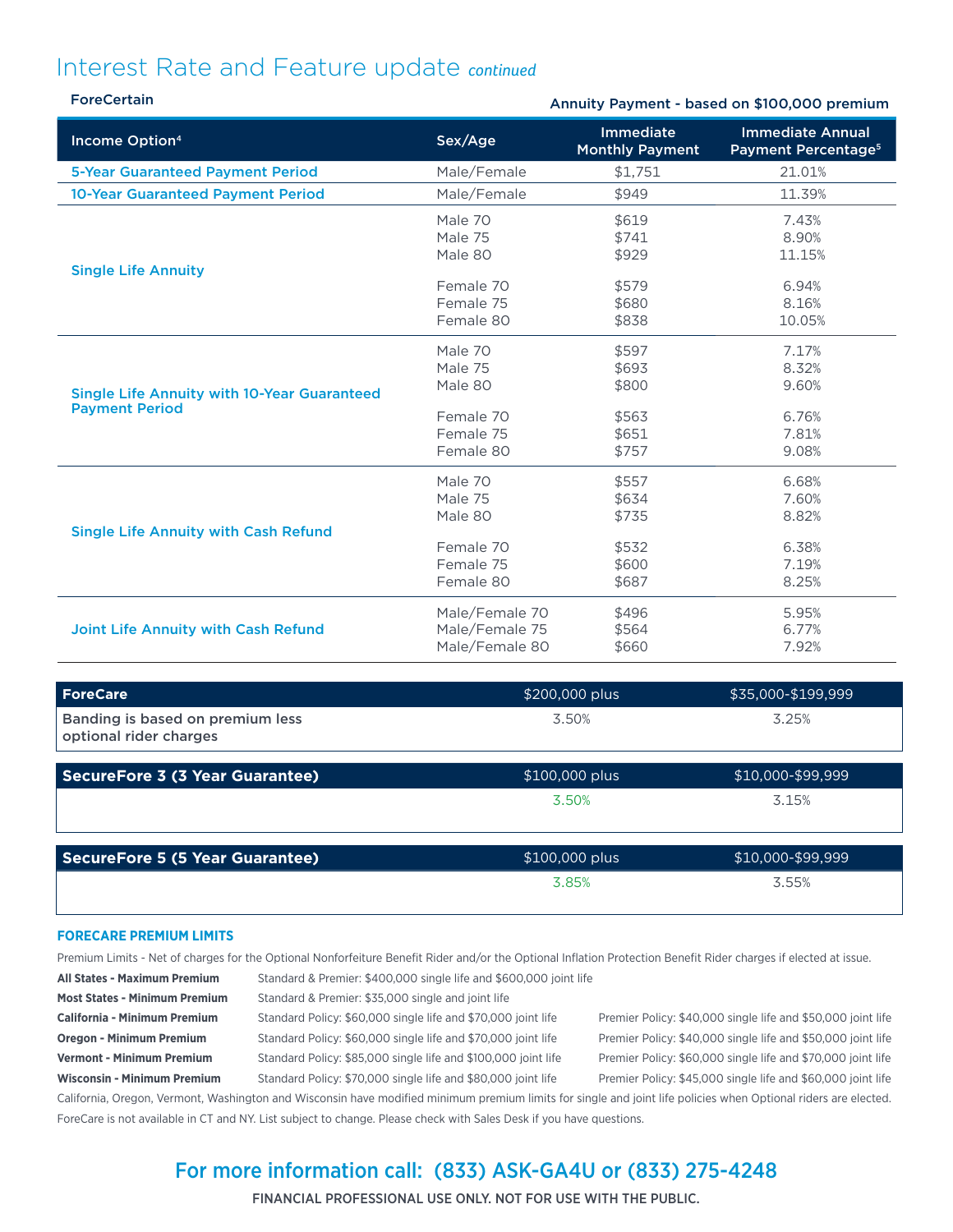#### <sup>1</sup> In CA the withdrawal charge schedule is 9,8,7,6,5,4,3,2,1,0%.

- 2 Formally known as BlackRock iBLD Diversa® VC7 ER Index.
- <sup>3</sup> Bailout rate, referred to as Withdrawal Charge Waiver Rider in your contract, may vary by withdrawal charge schedule and interest crediting strategy.
- 4 Rates shown do not include any optional features or benefits, in which annual payments may be lower.
- <sup>5</sup> Please call the Sales Desk to obtain a monthly payment calculation. Monthly calculations are not obtained by dividing the annual payment by 12.
- 6 Annual payment percentage is the total annual cash payment generated from the contract and is calculated by: (monthly payment x 12 months)/premium.

This material is intended to provide educational information regarding the features and mechanics of the product and is intended for financial professional use only. It should not be considered, and does not constitute, personalized investment advice. The issuing insurance company is not an investment adviser nor registered as such with the SEC or any state securities regulatory authority. It's not acting in any fiduciary capacity with respect to any contract and/or investment.

#### Guarantees are based on the claims-paying ability of Forethought Life Insurance Company and assume compliance with the product's benefit rules, as applicable.

Choice Income II fixed index annuity is issued by Forethought Life Insurance Company, 10 West Market Street, Suite 2300, Indianapolis, Indiana. Choice Income is available with Contract FA1801SPDA-01 and ICC17-FA1801SPDA-01 and rider forms FA4101-01, ICC17-FA4101-01, FA4106-01, ICC17-FA4106-01, FA4107-01, ICC17-FA4107-01, FA4108-01, ICC17-FA4108-01, FA4109-01, ICC17-FA4109-01, FA4110-01, ICC17-FA4110-01, FA4116-01, ICC17-FA4116-01, FA4111-01, ICC17-FA4111-01, FA4112-01, ICC17-FA4112-01, FA4102-01 v2, ICC17-FA4102-01, FA4104-01 v2, ICC17-FA4104-01, FA4115-01, ICC17-FA4115-01, ICC14-FL-FIANC, FL-FIANC-13, ICC14- FL-FIATI and FL-FIATI-13.

Choice Accumulation II fixed index annuity is issued by Forethought Life Insurance Company, 10 West Market Street, Suite 2300, Indianapolis, Indiana. Choice Accumulation is available with Contract FA1801SPDA-01 and ICC17-FA1801SPDA-01 and rider forms FA4101-01, ICC17-FA4101-01, FA4106-01, ICC17-FA4106-01, FA4107-01, ICC17-FA4107-01, FA4108-01, ICC17-FA4108-01, FA4109-01, ICC17-FA4109-01, FA4110-01, ICC17-FA4110-01, FA4116-01, ICC17-FA4116-01, FA4111-01, ICC17-FA4111-01, FA4112-01, ICC17-FA4112-01, FA4102-01 v2, ICC17-FA4102-01, FA4104-01 v2, ICC17-FA4104-01, ICC14-FL-FIANC, FL-FIANC-13, ICC14-FL-FIATI and FL-FIATI-13.

Income 150+ SE fixed index annuity is issued by Forethought Life Insurance Company, 10 West Market Street, Suite 2300, Indianapolis, Indiana. Income 150+ is available in most states with Contract FA1801SPDA-01 and ICC17-FA1801SPDA-01 and rider forms FA4101-01, ICC17-FA4101-01, FA4106-01, ICC17-FA4106-01, FA4107-01, ICC17-FA4107-01, FA4108-01, ICC17-FA4108-01, FA4109-01, ICC17-FA4109-01, FA4110-01, ICC17-FA4110-01, FA4116-01, ICC17-FA4116-01, FA4111-01, ICC17- FA4111-01, FA4112-01, ICC17-FA4112-01, FA4105-01 v2, ICC17-FA4105-01, FA4115-01, ICC17-FA4115-01, ICC14-FL-FIANC, FL-FIANC-13, ICC14-FL-FIATI and FL-FIATI-13.

ForeCare annuities are issued by Forethought Life Insurance Company, 10 West Market Street, Suite 2300, Indianapolis, Indiana. Available in most states with Contract FA1101SPDA-01 (certificate GA1101SPDA-01, as applicable) with Rider for Long Term Care Benefits Form LTC2000-01, LTC2000-01-CA, ICC13- LTC2000-01, Optional Inflation Protection Benefit Rider Form LTC2001-01, LTC2001-01-CA, ICC13-LTC2001-01, and Optional Nonforfeiture Benefit Rider Form LTC2002-01, LTC2002-01-CA, ICC13-LTC2002-01 (certificate series LTCG2000-01, LTCG2001-01 and LTCG2002-01, as applicable).

SecureFore fixed annuities are issued by Forethought Life Insurance Company, 10 West Market Street, Suite 2300, Indianapolis, Indiana. Available in most states with contract FA1101SPDA-01 and ICC17-FA1101SPDA-01 and rider forms FA4012-02, ICC17-FA4012-02, FA4121-01, ICC20-FA4121-01, FA4051-01, ICC17-FA4051-01, FA4052-01, ICC17-FA4054-01, ICC20-FANC-01, FANHW-01, FATIW-01, and ICC20-FATI-01.

ForeCertain Income Annuity is issued by Forethought Life Insurance Company, 10 West Market Street, Suite 2300, Indianapolis, Indiana and is available in most states with contract FL-FPA-13, as applicable.

The "S&P 500 Index" is a product of S&P Dow Jones Indices LLC ("SPDJI") and has been licensed for use by Forethought Life Insurance Company. Standard & Poor's®, S&P® and S&P 500® are registered trademarks of Standard & Poor's Financial Services LLC ("S&P"); Dow Jones® is a registered trademark of Dow Jones Trademark Holdings LLC ("Dow Jones"); and these trademarks have been licensed for use by SPDJI and sublicensed for certain purposes by Forethought Life Insurance Company. Forethought Fixed Index Annuity is not sponsored, endorsed, sold or promoted by SPDJI, Dow Jones, S&P or any of their respective affiliates (collectively, "S&P Dow Jones Indices"). S&P Dow Jones Indices makes no representation or warranty, express or implied, to the owners of the Forethought Fixed Index Annuity or any member of the public regarding the advisability of investing in securities generally or in Forethought Fixed Index Annuity particularly or the ability of the S&P 500 Index to track general market performance. S&P Dow Jones Indices only relationship to Forethought Life Insurance Company with respect to the S&P 500 Index is the licensing of the Index and certain trademarks, service marks and/or trade names of S&P Dow Jones Indices or its licensors. The S&P 500 Index is determined, composed and calculated by S&P Dow Jones Indices without regard to Forethought Life Insurance Company or the Forethought Fixed Index Annuity. S&P Dow Jones Indices have no obligation to take the needs of Forethought Life Insurance Company or the owners of Forethought Fixed Index Annuity into consideration in determining, composing or calculating the S&P 500 Index. S&P Dow Jones Indices is not responsible for and has not participated in the determination of the prices, and amount of Forethought Fixed Index Annuity or the timing of the issuance or sale of Forethought Fixed Index Annuity or in the determination or calculation of the equation by which Forethought Fixed Index Annuity is to be converted into cash, surrendered or redeemed, as the case may be. S&P Dow Jones Indices has no obligation or liability in connection with the administration, marketing or trading of Forethought Fixed Index Annuity. There is no assurance that investment products based on the S&P 500 Index will accurately track index performance or provide positive investment returns. S&P Dow Jones Indices LLC is not an investment advisor. Inclusion of a security within an index is not a recommendation by S&P Dow Jones Indices to buy, sell, or hold such security, nor is it considered to be investment advice. Notwithstanding the foregoing, CME Group Inc. and its affiliates may independently issue and/or sponsor financial products unrelated to Forethought Fixed Index Annuity currently being issued by Forethought Life Insurance Company, but which may be similar to and competitive with Forethought Fixed Index Annuity. In addition, CME Group Inc. and its affiliates may trade financial products which are linked to the performance of the S&P 500 Index.

S&P DOW JONES INDICES DOES NOT GUARANTEE THE ADEQUACY, ACCURACY, TIMELINESS AND/OR THE COMPLETENESS OF THE S&P 500 INDEX OR ANY DATA RELATED THERETO OR ANY COMMUNICATION, INCLUDING BUT NOT LIMITED TO, ORAL OR WRITTEN COMMUNICATION (INCLUDING ELECTRONIC COMMUNICATIONS) WITH RESPECT THERETO. S&P DOW JONES INDICES SHALL NOT BE SUBJECT TO ANY DAMAGES OR LIABILITY FOR ANY ERRORS, OMISSIONS, OR DELAYS THEREIN. S&P DOW JONES INDICES MAKES NO EXPRESS OR IMPLIED WARRANTIES, AND EXPRESSLY DISCLAIMS ALL WARRANTIES, OF MERCHANTABILITY OR FITNESS FOR A PARTICULAR PURPOSE OR USE OR AS TO RESULTS TO BE OBTAINED BY FORETHOUGHT LIFE INSURANCE COMPANY, OWNERS OF THE FORETHOUGHT FIXED INDEX ANNUITY, OR ANY OTHER PERSON OR ENTITY FROM THE USE OF THE S&P 500 INDEX OR WITH RESPECT TO ANY DATA RELATED THERETO. WITHOUT LIMITING ANY OF THE FOREGOING, IN NO EVENT WHATSOEVER SHALL S&P DOW JONES INDICES BE LIABLE FOR ANY INDIRECT, SPECIAL, INCIDENTAL, PUNITIVE, OR CONSEQUENTIAL DAMAGES INCLUDING BUT NOT LIMITED TO, LOSS OF PROFITS, TRADING LOSSES, LOST TIME OR GOODWILL, EVEN IF THEY HAVE BEEN ADVISED OF THE POSSIBILITY OF SUCH DAMAGES, WHETHER IN CONTRACT, TORT, STRICT LIABILITY, OR OTHERWISE. THERE ARE NO THIRD PARTY BENEFICIARIES OF ANY AGREEMENTS OR ARRANGEMENTS BETWEEN S&P DOW JONES INDICES AND FORETHOUGHT LIFE INSURANCE COMPANY, OTHER THAN THE LICENSORS OF S&P DOW JONES INDICES.

BlackRock, Inc. and its affiliates ("BlackRock") is not the issuer or producer of any annuity product associated with Forethought Life Insurance Company and BlackRock has no responsibilities, obligations or duties to purchasers of such products. The BlackRock iBLD Diversa® VC7 ER Index is a product of BlackRock<br>Index Services, LLC and has been licensed for use by Forethought L corresponding logos are registered and unregistered trademarks of BlackRock. While Forethought Life Insurance Company may for itself execute transactions<br>with BlackRock in or relating to the BlackRock iBLD Diversa® VC7 ER kind with BlackRock upon purchasing such products. Forethought annuity products are not sponsored, endorsed, sold or promoted by BlackRock. BlackRock makes no representation or warranty, express or implied, to the owners of any Forethought annuity product or any member of the public regarding the advisability of purchasing such products nor does it have any liability for any errors, omissions or interruptions of the BlackRock iBLD Diversa® VC7 ER Index. BlackRock shall not be liable in any way to the issuer, purchasers, or any other party in respect of the use or accuracy of the BlackRock iBLD Diversa® VC7 ER Index or any data included therein.